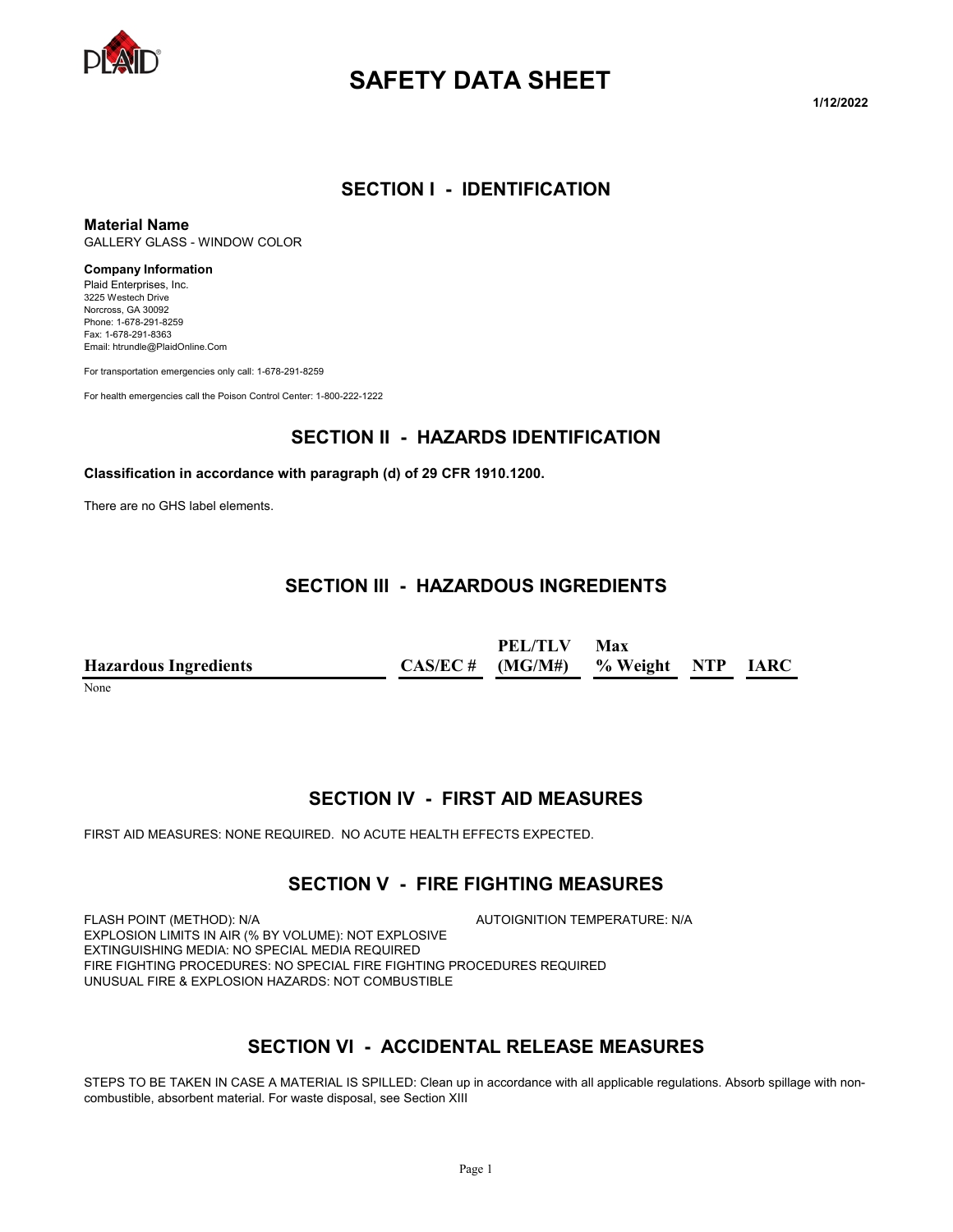#### **SECTION VII - HANDLING AND STORAGE**

PRECAUTIONS TO BE TAKEN DURING STORAGE AND HANDLING: Good industrial hygiene practice requires that exposure be maintained below the TLV. This is preferably achieved through the provision of adequate ventilation. When exposure cannot be adequately controlled in this way, personal respiratory protection should be employed.

#### **SECTION VIII - EXPOSURE CONTROLS / PERSONAL PROTECTION**

RESPIRATORY PROTECTION AND SPECIAL VENTILATION REQUIREMENTS: NONE REQUIRED OTHER PROTECTIVE EQUIPMENT (GLOVES, GOGGLES, ETC): NONE REQUIRED WORK/HYGIENE PRACTICES: NONE REQUIRED ENGINEERING CONTROLS: NONE REQUIRED

#### **SECTION IX - PHYSICAL AND CHEMICAL PROPERTIES**

BOILING POINT: N/A **MELTING POINT: N/A** VAPOR PRESSURE: N/A FLASH POINT (METHOD): N/A SPECIFIC VAPOR DENSITY (AIR=1): N/A SPECIFIC GRAVITY: N/A SOLUBILITY IN WATER: N/A REACTIVITY IN WATER: NON-REACTIVE

#### **SECTION X - STABILITY AND REACTIVITY**

HAZARDOUS POLYMERIZATION PRODUCTS: N/A STABILITY: STABLE CONDITIONS TO AVOID: N/A INCOMPATIBILITY (MATERIALS TO AVOID): N/A HAZARDOUS DECOMPOSITION PRODUCTS: Carbon monoxide, carbon dioxide and smoke

## **SECTION XI - TOXICOLOGICAL INFORMATION**

ACUTE EFFECTS ASSOCIATED WITH USE OF THIS MATERIAL: NONE EXPECTED The summated LD50 is 20698 mg/kg. The summated LC50 is 99999 mg/cubic meter. This product is not considered to be a known or suspected human carcinogen by NTP, IARC or OSHA (see section III)

#### **SECTION XII - ECOLOGICAL INFORMATION**

HARMFUL EFFECTS KNOWN OTHER THAN THOSE ASSOCIATED WITH SUSPENDED INERT SOLIDS IN WATER.

#### **SECTION XIII - DISPOSAL CONSIDERATIONS**

RCRA HAZARD CLASS (40 CFR 261): THIS PRODUCT IS NOT CLASSIFIED AS A HAZARDOUS WASTE. WASTE DISPOSAL METHOD: DISPOSE OF IN ACCORDANCE WITH FEDERAL, STATE AND LOCAL REGULATIONS.

#### **SECTION XIV - TRANSPORTATION INFORMATION**

U.S. DOT (49 CFR 172.101): THIS IS NOT A HAZARDOUS MATERIAL AS CLASSIFIED BY CFR 172.101.

#### **SECTION XV - REGULATORY INFORMATION**

CONTENTS OF THIS SDS COMPLY WITH OSHA HAZARD COMMUNICATION STANDARD 29 CFR 1910.1200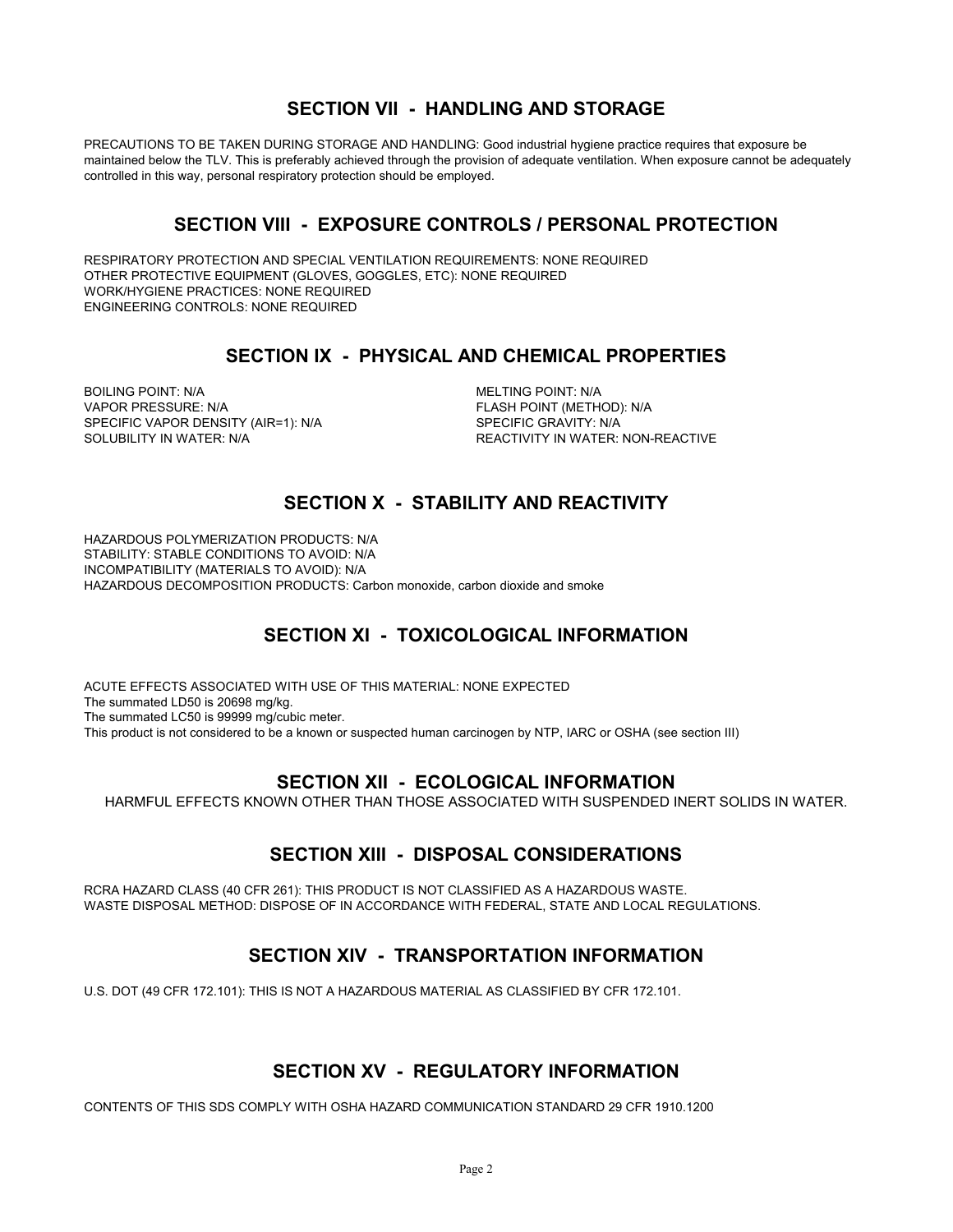EPA SARA TITLE III CHEMICAL LISTINGS: SECTION 302.4 EXTREMELY HAZARDOUS SUBSTANCES (40 CFR 355): NONE

SECTION 313 TOXIC CHEMICALS (40 CFR 372): NONE

INTERNATIONAL REGULATIONS

CANADIAN WHMIS: THIS PRODUCT IS A CONTROLLED PRODUCT UNDER CANADA'S WORKPLACE HAZARDOUS MATERIALS INFORMATION SYSTEM. IT CONTAINS THE FOLLOWING TOXIC OR HIGHLY TOXIC MATERIALS: COPPER PHTHALOCYANINE FERRIC OXIDE MICA

Under CPSC's consumer product regulations (16CFR1500.3 and 150014), this product has the following required acute and chronic hazard labeling:

**NONE**

#### **SECTION XVI - OTHER INFORMATION**

Disclaimer: We believe the statements, technical information and recommendations contained herein are reliable, but they are given without warranty or guarantee of any kind. The information contained in this document applies to this specific material as supplied. It may not be valid for this material if it is used in combination with any other materials. It is the user's responsibility to satisfy oneself as to the suitability and completeness of this information for the user's own particular use.

**LAST REVISION DATE: 01/12/2022**

**Prepared by Duke OEM Toxicology**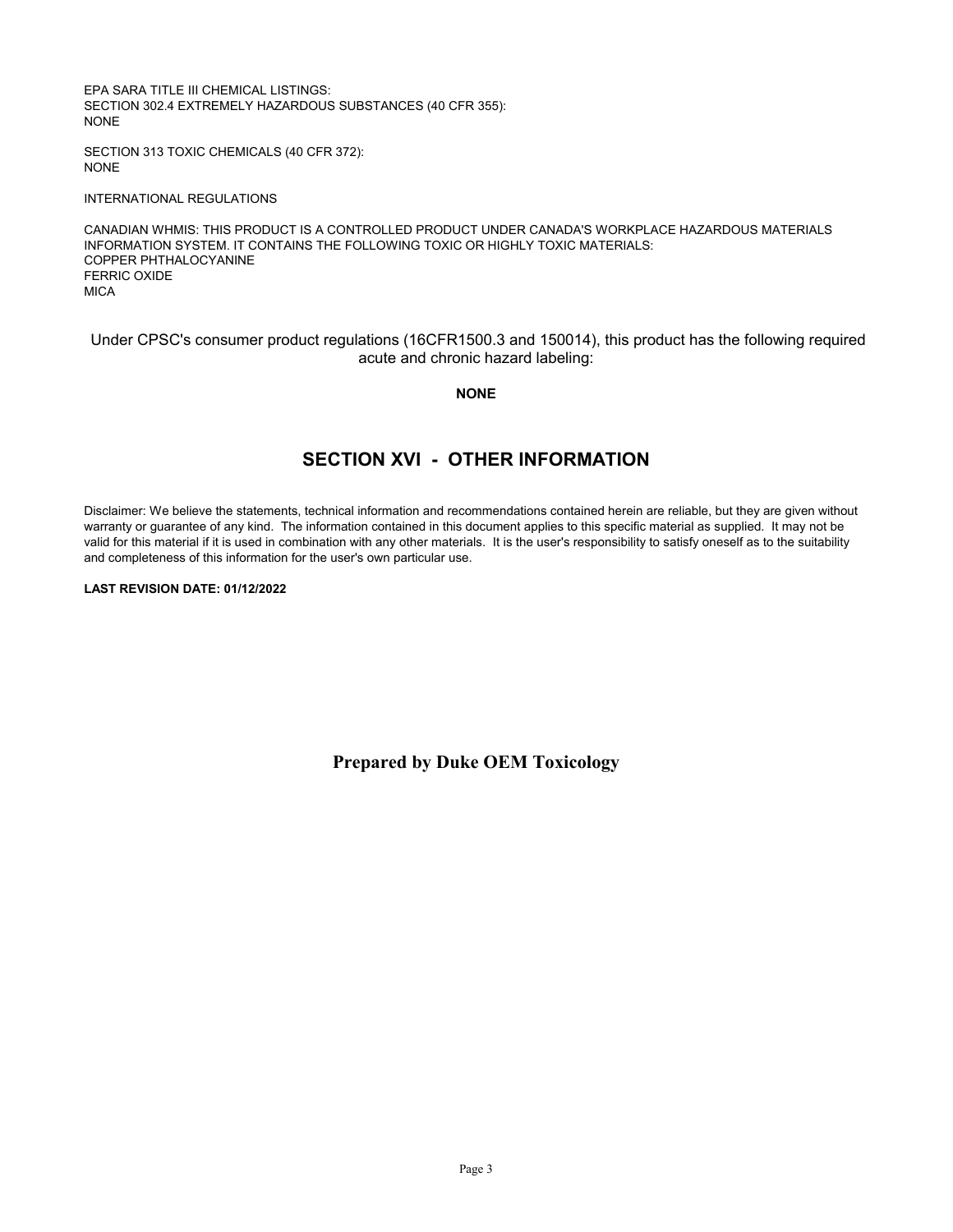## **COLOR INFORMATION**

THIS SDS APPLIES TO THE FOLLOWING COLORS WHICH ARE ASSOCIATED WITH HAZARDOUS AND/OR NON-HAZARDOUS INGREDIENTS

| <b>Product Color</b>               | <b>SKU</b> | <b>Hazardous Ingredient</b> |  |
|------------------------------------|------------|-----------------------------|--|
| 19669 IRIDESCENT BLUE/GREEN/GOLD   |            | (NONE)                      |  |
| 19670 IRIDESCENT VIOLET/GREEN/BLUE |            | (NONE)                      |  |
| 19671 IRIDESCENT GREEN/GOLD/RED    |            | (NONE)                      |  |
| 19676 GLOW IN THE DARK             |            | (NONE)                      |  |
| 19677 METALLIC GOLD                |            | (NONE)                      |  |
| 19679 METALLIC ROSE GOLD           |            | (NONE)                      |  |
| 19680 METALLIC PLATINUM            |            | (NONE)                      |  |
| 19684 SHIMMER AQUA                 |            | (NONE)                      |  |
| 19686 SHIMMER RED                  |            | (NONE)                      |  |
| 19687 SHIMMER HOLOGRAM             |            | (NONE)                      |  |
| 19689 SHIMMER GREEN                |            | (NONE)                      |  |
| 19691 RUBY RED                     | 690358     | (NONE)                      |  |
| 19692 BRIGHT WHITE                 |            | (NONE)                      |  |
| 19693 CRYSTAL CLEAR                | 690360     | (NONE)                      |  |
| 19694 MAGENTA ROSE                 |            | (NONE)                      |  |
| 19696 HOLIDAY BERRY                | 690361     | (NONE)                      |  |
| 19697 LAVENDER                     |            | (NONE)                      |  |
| 19699 CRYSTAL CLEAR                |            | (NONE)                      |  |
| 19705 BLUE BIRD                    |            | (NONE)                      |  |
| 19706 AMETHYST                     |            | (NONE)                      |  |
| 19707 AUTUMN                       |            | (NONE)                      |  |
| 19709 EMERALD GREEN                |            | (NONE)                      |  |
| 19710 LIME GREEN                   | 690319     | (NONE)                      |  |
| 19711 ROSY PINK                    | 690324     | (NONE)                      |  |
| 19712 AMBER                        | 690326     | (NONE)                      |  |
| 19713 COCOA BROWN                  | 690330     | (NONE)                      |  |
| 19714 VIOLET                       | 690332     | (NONE)                      |  |
| 19715 WHITE PEARL                  |            | (NONE)                      |  |
| 19716 KELLY GREEN                  | 690330     | (NONE)                      |  |
| 19719 ROYAL BLUE                   | 690340     | (NONE)                      |  |
| 19729 SNOW WHITE                   | 690364     | (NONE)                      |  |
| 19731 CITRUS YELLOW                |            | (NONE)                      |  |
| 19732 TURQUOISE                    | 690366     | (NONE)                      |  |
| 19738 PUMPKIN ORANGE               | 690369     | (NONE)                      |  |
| 19775 BLACK ONYX                   | 690341     | (NONE)                      |  |
| 19776 BLUE DIAMOND                 | 690346     | (NONE)                      |  |
| 19777 REAL RED                     |            | (NONE)                      |  |
| 19778 JET BLACK                    |            | (NONE)                      |  |
| 19779 SUNNY YELLOW                 | 690349     | (NONE)                      |  |
| 19780 IVY GREEN                    |            | (NONE)                      |  |
| 19781 AQUA                         | 690351     | (NONE)                      |  |
| 19782 PEACH TEA                    | 690354     | (NONE)                      |  |
| 20031 PEACH                        |            | (NONE)                      |  |
| 20032 SUNFLOWER                    |            | (NONE)                      |  |
| 20033 DENIM                        |            | (NONE)                      |  |
| 20038 CAMEO IVORY                  |            | (NONE)                      |  |
| 20039 PALE PINK                    |            | (NONE)                      |  |
| 20041 LIGHT YELLOW                 |            | (NONE)                      |  |
| 20042 DEEP BLUE                    |            | (NONE)                      |  |
| 20043 PURPLE                       |            | (NONE)                      |  |
| 20044 GLITTER GOLD                 |            | (NONE)                      |  |
| 20045 GLITTER SILVER               |            | (NONE)                      |  |